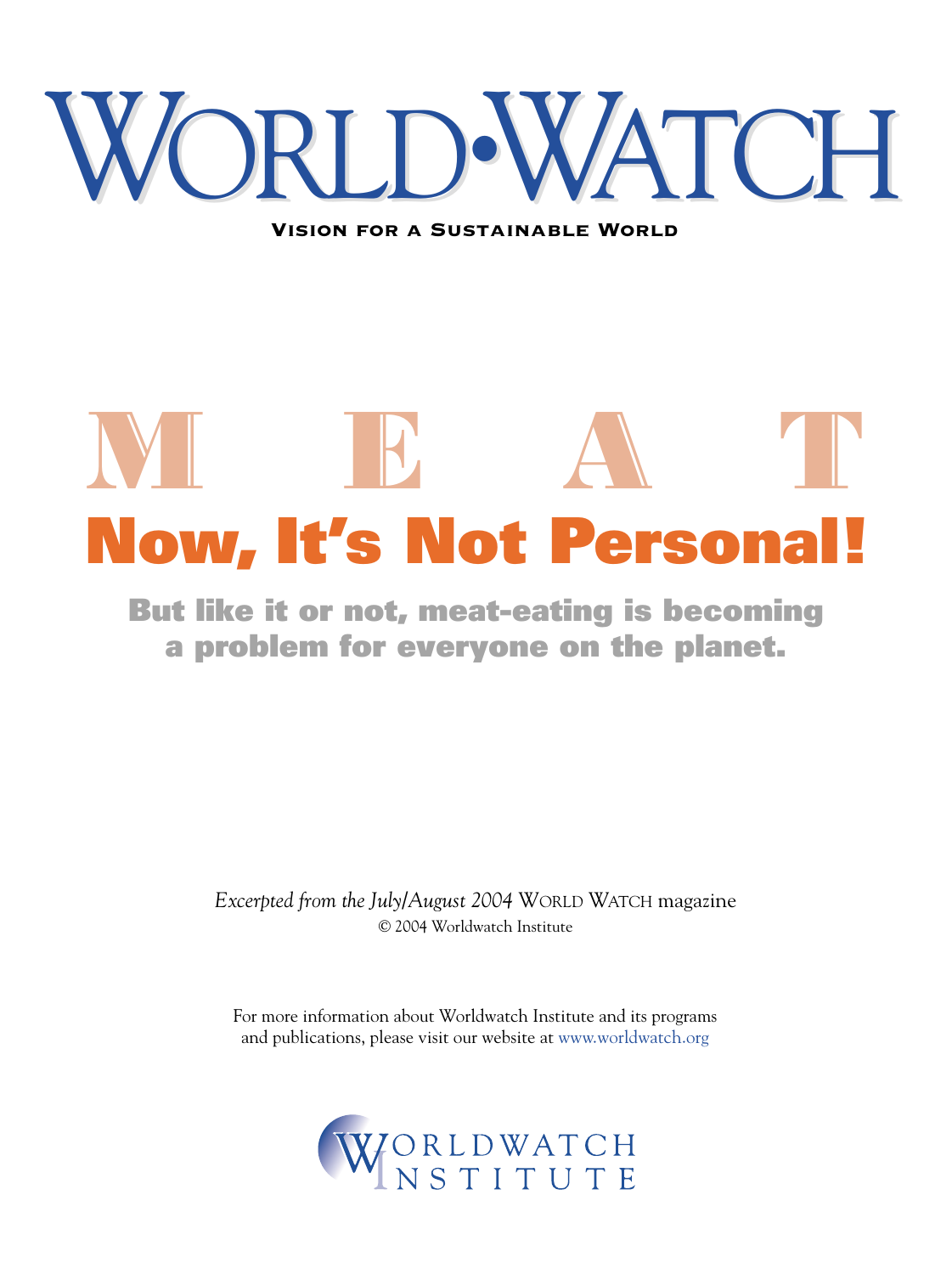# **Now, It's Not Personal!**

**But like it or not, meat-eating is becoming a problem for everyone on the planet.**

#### by the Editors

sk people where they'd rank meat-eating as an issue of concern to the general public, and most might be surprised to hear you suggest that it's an issue at sk people where they'd rank meat-eating<br>as an issue of concern to the general<br>public, and most might be surprised to<br>hear you suggest that it's an issue at<br>all. Whether you eat meat or not (or how much) is a private matter, they might say. Maybe it has some implications for your heart, especially if you're overweight. But it's not one of the high-profile public issues you'd expect presidential candidates or senators to be debating—not up there with terrorism, the economy, the war, or "the environment."

Even if you're one of the few who recognize meateating as having significant environmental implications, those implications may seem relatively small. Yes, there have been those reports of tropical forest being cut down to accommodate cattle ranchers, and native grassland being destroyed by grazing. But at least until recently, few environmentalists have suggested that meat-eating belongs on the same scale of importance as the kinds of issues that have energized Amazon Watch, or Conservation International, or Greenpeace.

Yet, as environmental science has advanced, it has become apparent that the human appetite for animal flesh is a driving force behind virtually every major category of environmental damage now threatening the human future—deforestation, erosion, fresh water scarcity, air and water pollution, climate change, biodiversity loss, social injustice, the destabilization of



Jochen Tack/Peter Ar

communities, and the spread of disease.

How did such a seemingly small matter of individual consumption move so rapidly from the margins of discussion about sustainability to the center? To begin with, per-capita meat consumption has more than doubled in the past half-century, even as global population has continued to increase. As a result, the overall demand for meat has increased five-fold. That, in turn, has put escalating pressure on the availability of water, land, feed, fertilizer, fuel, waste disposal capacity, and most of the other limited resources of the planet.

To provide an overview of just how central a challenge this once marginal issue has become, we decided to survey the relevance of meat-eating to each of the major categories of environmental impact that have conventionally been regarded as critical to the sustainability of civilization. A brief summary observation for each category is accompanied by quotes from a range of prominent observers, some of whom offer suggestions about how this difficult subject—not everyone who likes pork chops or ribs is going to switch to tofu without a fight—can be addressed.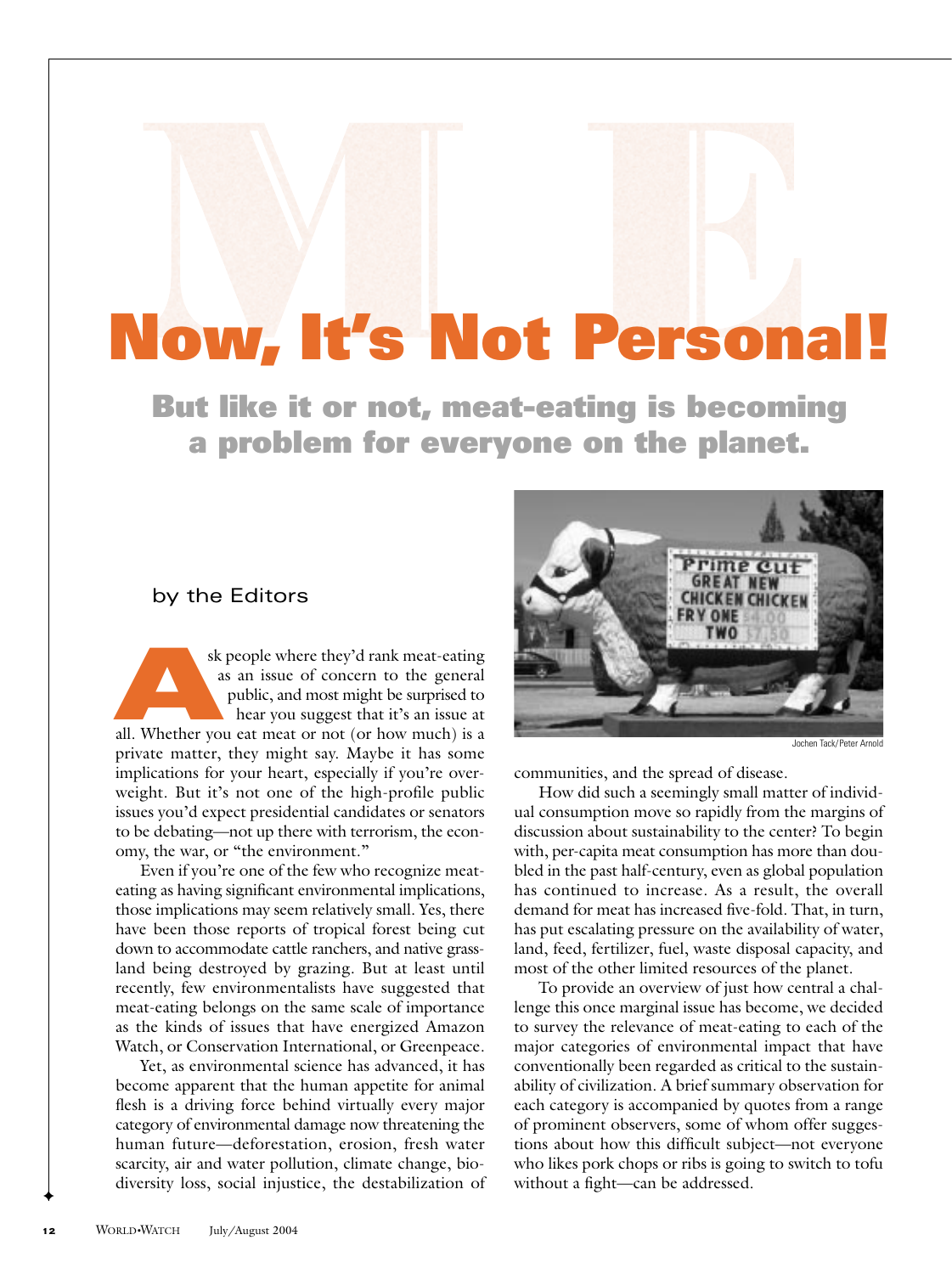

# **Deforestation**

was the first major type of environmental damage caused by the rise of civilization. Large swaths of forest were cleared for agriculture, which included domestication of both edible plants and animals. Farm animals take much more land than crops do to produce a given amount of food energy, but that didn't really matter over the 10 thousand years or so when there was always more land to be found or seized. In 1990, however, the World Hunger Program at

Brown University calculated that recent world harvests, if equitably distributed with no diversion of grain to feeding livestock, could provide a vegetarian diet to 6 billion people, whereas a meat-rich diet like that of people in the wealthier nations could support only 2.6 billion. In other words, with a present population *over* 6 billion, that would mean we are already into deficit consumption of land, with the deficit being made up by hauling more fish from the oceans, which are in turn being rapidly fished out. In the near term, the only way to feed all the world's people, if we continue to eat meat at the same rate *or* if the population continues to grow as projected, is to clear more forest. From now on, the question of whether we get our protein from animals or plants has direct implications for how much more of the world's remaining forest we have to raze.

- **■In Central America, 40 percent of all the rainforests** have been cleared or burned down in the last 40 years, mostly for cattle pasture to feed the export market—often for U.S. beef burgers…. Meat is too expensive for the poor in these beef-exporting countries, yet in some cases cattle have ousted highly productive traditional agriculture.
	- **—John Revington in** *World Rainforest Report*
- **■**The Center for International Forestry Research reports that rapid growth in the sales of Brazilian beef has led to accelerated destruction of the Amazon

rainforest. "In a nutshell, cattle ranchers are making mincemeat out of Brazil's Amazon rainforests," says the Center's director-general, David Kaimowitz.

**—Environmental News Service**

## **Grassland destruction** followed, as herds of

domesticated animals were expanded and the environments on which wild animals such as bison and antelope had thrived were trampled and replanted with monoculture grass for large-scale cattle grazing. In a review of Richard Manning's 1995 book *Grassland: The History, Biology, Politics, and Promise of the American Prairie*, Pulitzer Prize-winning writer James Risser observes: "Many experience anguish at the wreckage of clear-cut mixed-tree forest, destined to be replaced by a single-species tree farm. Few realize, says Manning, that a waving field of golden wheat is the same thing a crop monoculture inhabiting what once was a rich and diverse but now 'clear-cut' grassland."

**Grassland covers more land area than any other** ecosystem in North America; no other system has suffered such a massive loss of life.

**—Richard Manning in** *Grassland*

**▶ Another solution [to grassland depletion in Africa]** would be a shift from cattle grazing toward game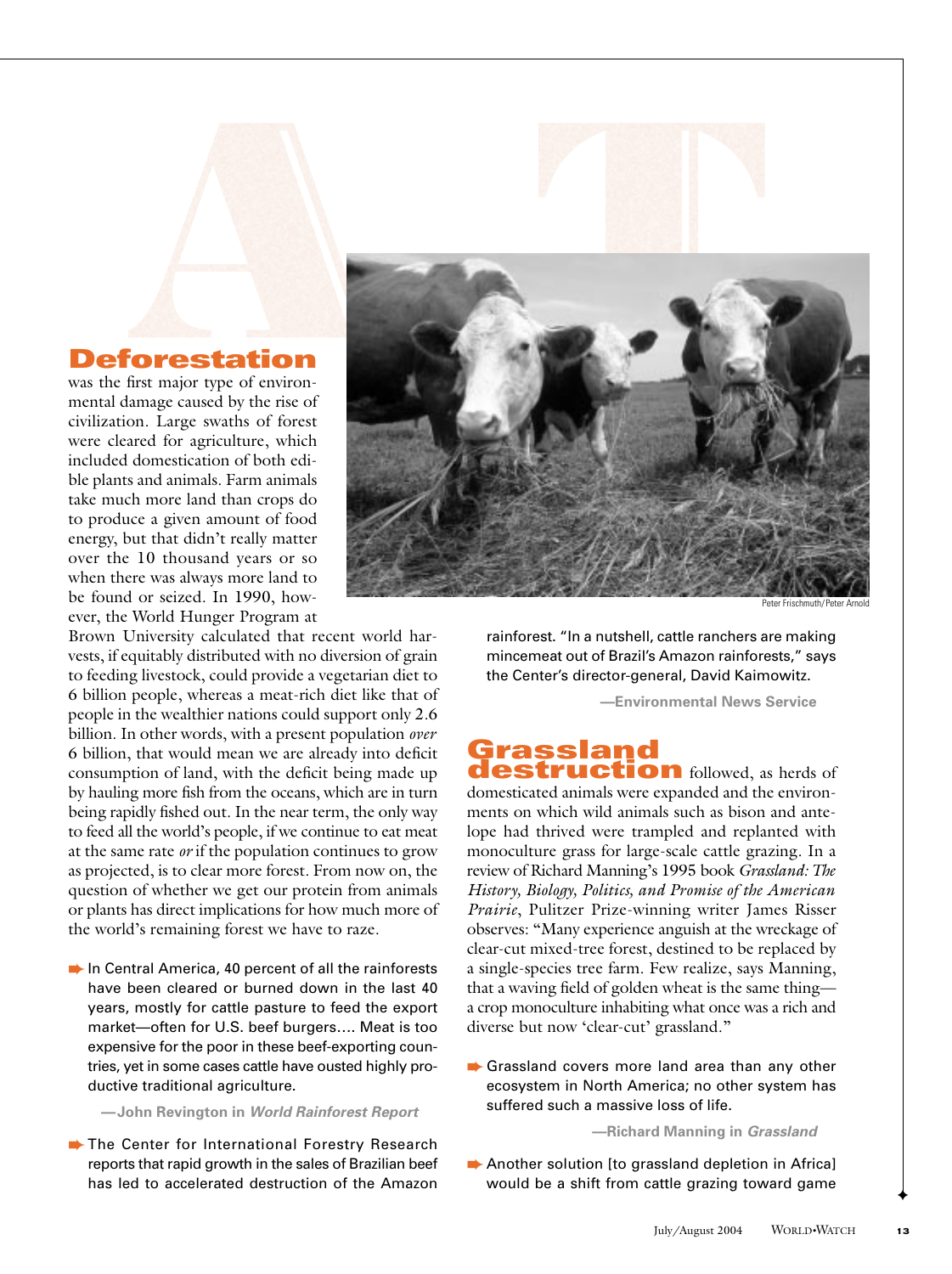

Steve Austin/Peter Arnold

ranching. Antelopes, unlike cattle, are adapted to semi-arid lands. They do not need to trek daily to waterholes and so cause less trampling and soil compaction…. Antelope dung comes in the form of small, dry pellets, which retain their nitrogen and efficiently fertilize the soil. Cows, in contrast, produce large, flat, wet droppings, which heat up and quickly lose much of their nitrogen (in the form of ammonia) to the atmosphere…. An experimental game ranch in Kenya has been a great economic success while simultaneously restoring the range.

**—Paul R. Ehrlich, Anne H. Ehrlich, and Gretchen C. Daily in** *The Stork & The Plow*

**Fresh water, like land, seemed** inexhaustible for most of the first 10 millennia of civilization. So, it didn't seem to matter how much a cow drank. But a few years ago, water experts calculated that we humans are now taking half the available fresh water on the planet—leaving the other half to be divided among a million or more species. Since we depend on many of those species for our own survival (they provide all the food we eat and oxygen we breathe, among other services), that hogging of water poses a dilemma. If we break it down, species by

species, we find that the heaviest water use is by the animals we raise for meat. One of the easiest ways to reduce demand for water is to reduce the amount of meat we eat.

**■**The standard diet of a person in the United States requires 4,200 gallons of water per day (for animals' drinking water, irrigation of crops, processing, washing, cooking, etc.). A person on a vegan diet requires only 300 gallons a day.

**—Richard H. Schwartz in** *Judaism and Vegetarianism*

**▶ A report from the International Water Management** Institute, noting that 840 million of the world's people remain undernourished, recommends finding ways to produce more food using less water. The report notes that it takes 550 liters of water to produce enough flour for one loaf of bread in developing countries…but up to 7,000 liters of water to produce 100 grams of beef.

**—UN Commission on Sustainable Development, "Water—More Nutrition Per Drop," 2004**

**E** Let's say you take a shower every day...and your showers average seven minutes…and the flow rate through your shower head is 2 gallons per minute…. You would use, at that rate, [5,110] gallons of water to shower every day for a year. When you compare that figure, [5,110] gallons of water, to the amount the Water Education Foundation calculates is used in the production of every pound of California beef (2,464 gallons),you realize something extraordinary. In California today, you may save more water by not eating a pound of beef than you would by not showering for six entire months.

> **—John Robbins in** *The Food Revolution: How Your Diet Can Help Save Your Life and the World*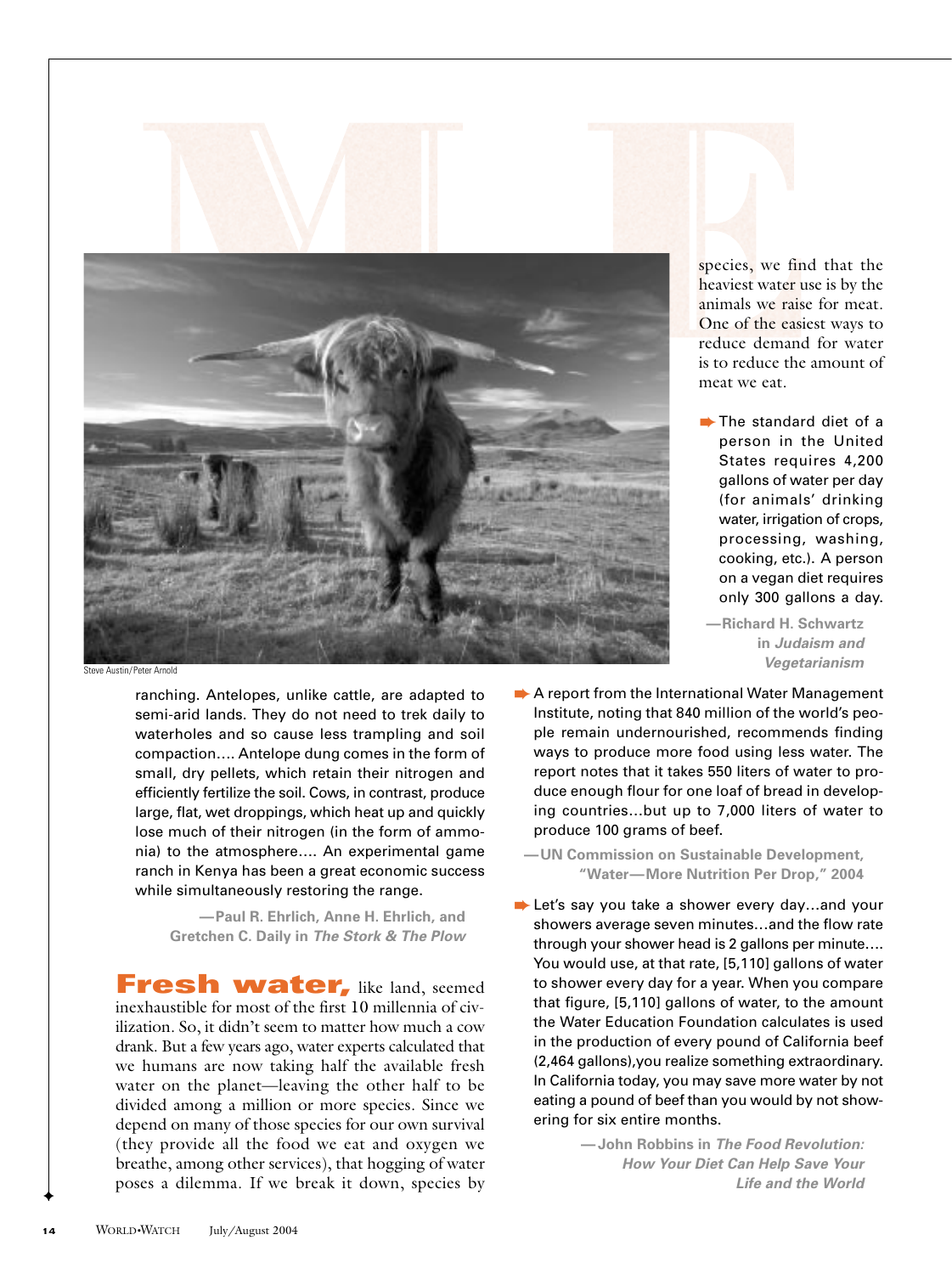

**Waste disposal, like water** supply, seemed to have no practical limitations. There were always new places to dump, and for centuries most of what was dumped either conveniently decomposed or disappeared from sight. Just as you didn't worry about how much water a cow drank, you didn't worry about how much it excreted. But today, the waste from our gargantuan factory farms overwhelms the absorptive capacity of the planet. Rivers carrying livestock waste are dumping so much excess nitrogen into bays and gulfs that large areas of the marine world are dying (see Environmental Intelligence, "Ocean Dead Zones Multiplying," p. 10). The easiest way to reduce the amount of excrement flowing down the Mississippi and killing the Gulf of Mexico is to eat less meat, thereby reducing the size of the herds upstream in Iowa or Missouri.

**■ Giant livestock farms, which can house hundreds of** thousands of pigs, chickens, or cows, produce vast amounts of waste. In fact, in the United States, these "factory farms" generate more than 130 times the amount of waste that people do.

**—Natural Resources Defense Council**

**▶ According to the U.S. Environmental Protection** Agency, livestock waste has polluted more than 27,000 miles of rivers and contaminated groundwater in dozens of states.

**—Natural Resources Defense Council**

 $\rightarrow$  Nutrients in animal waste cause algal blooms, which use up oxygen in the water, contributing to a "dead zone" in the Gulf of Mexico where there's not enough oxygen to support aquatic life. The dead zone stretched over 7,700 square miles during the summer of 1999.

**—Natural Resources Defense Council**

**Energy consumption, until very** 

recently, may have seemed to most of us to be an issue for refrigerators, but not for the meat and milk inside. But as we give more attention to life-cycle analysis of the things we buy, it becomes apparent that the journey that steak made to get to your refrigerator consumed staggering amounts of energy along the

way. We can begin the cycle with growing the grain to feed the cattle, which requires a heavy input of petroleum-based agricultural chemicals. There's the fuel required to transport the cattle to slaughter, and thence to market. Today, much of the world's meat is hauled thousands of miles. And then, after being refrigerated, it has to be cooked.

 $\rightarrow$  It takes the equivalent of a gallon of gasoline to produce a pound of grain-fed beef in the United States. Some of the energy was used in the feedlot, or in transportation and cold storage, but most of it went to fertilizing the feed grain used to grow the modern steer or cow…. To provide the yearly average beef consumption of an American family of four requires over 260 gallons of fossil fuel.

**—"Meat Equals War," web-site of Earth Save, Humboldt, California**

 $\rightarrow$  It takes, on average, 28 calories of fossil fuel energy to produce 1 calorie of meat protein for human consumption, [whereas] it takes only 3.3 calories of fossil-fuel energy to produce 1 calorie of protein from grain for human consumption.

#### **—David Pimentel, Cornell University**

 $\rightarrow$  The transition of world agriculture from food grain to feed grain represents a new form of human evil, with consequences possibly far greater and longer lasting than any past wrongdoing inflicted by men against their fellow human beings. Today, more than 70 percent of the grain produced in the United States is fed to livestock, much of it to cattle.

> **—Jeremy Rifkin,** *Los Angeles Times***, 27 May 2002**

**■** [Feeding grain to animals is] highly inefficient, and an absurd use of resources.

**—Vaclav Smil, University of Manitoba**

## **Global warming** is driven

by energy consumption, to the extent that the principal energy sources are carbon-rich fuels that, when burned, emit carbon dioxide or other planet-blanketing gases. As noted above, the production and delivery of meat helps drive up the use of such fuels. But livestock also emit global-warming gases directly, as a by-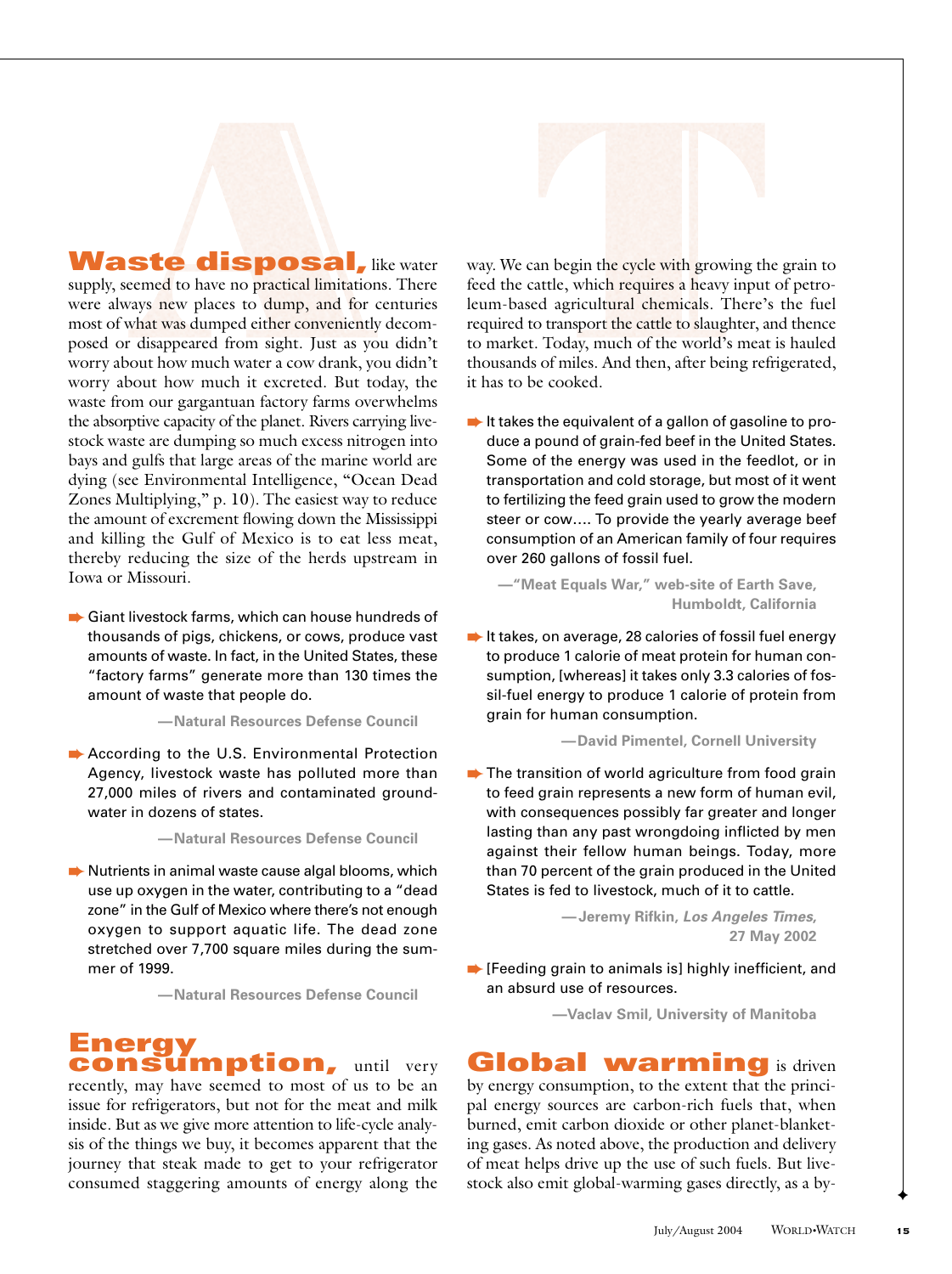

Jorgen Schytte/Peter Arnold

product of digestion. Cattle send a significant amount of methane, a potent global-warming gas, into the air. The environmental group Earth Save recommends a major reduction in the world's cattle population, which currently numbers about 1.3 billion.

**►** One ton of methane, the chief agricultural greenhouse gas, has the global warming potential of 23 tons of carbon dioxide. A dairy cow produces about 75 kilograms of methane a year, equivalent to over 1.5 [metric] tons of carbon dioxide. The cow, of course, is only doing what comes naturally. But people are inclined to forget, it seems, that farming is an industry. We cleared the land, sowed the pasture, bred the stock, and so on. It's a human business, not a natural one. We're pretty good at it, which is why atmospheric concentrations of methane increased by 150 percent over the past 250 years, while carbon dioxide concentrations increased by 30 percent.

> **—Pete Hodgson, New Zealand Minister for Energy, Science, and Fisheries**

 $\rightarrow$  There is a strong link between human diet and methane emissions from livestock…. As beef consumption rises or falls, the number of livestock will, in general, also rise or fall, as will the related

methane emissions. Latin America has the highest regional emissions per capita, due primarily to large cattle populations in the beefexporting countries (notably Brazil and Argentina).

**—United Nations Environment Programme, Unit on Climate Change**

**▶**Belching, flatulent livestock emit 16 percent of the world's annual production of methane, a powerful greenhouse gas.

**—Brian Halweil and Danielle Nierenberg in** *State of the World 2004*

**▶ Fight Global Warming With Your Knife and Fork** 

**—Article by Elysa Hammond in Sustainablebusiness.com**

#### **Food productivity of farmland,** as noted above, is

gradually falling behind population growth. When Paul Ehrlich warned three decades ago that "hundreds of millions" of people would starve, he turned out to have overstated the case—for now. (Only tens of millions starved.) The green revolution, an infusion of fertilizers and mass-production techniques, increased crop yields and bought us time. That, combined with more complete utilization of arable land through intensified irrigation and fertilization, enabled us to more or less keep pace with population growth for another generation. A little additional gain—but only a little—may come from genetic engineering. Short of stabilizing population (which will take another halfcentury), only one major option remains: to cut back sharply on meat consumption, because conversion of grazing land to food crops will increase the amount of food produced. (Some argue that grazing can use land that is useless for crops, and in these areas live-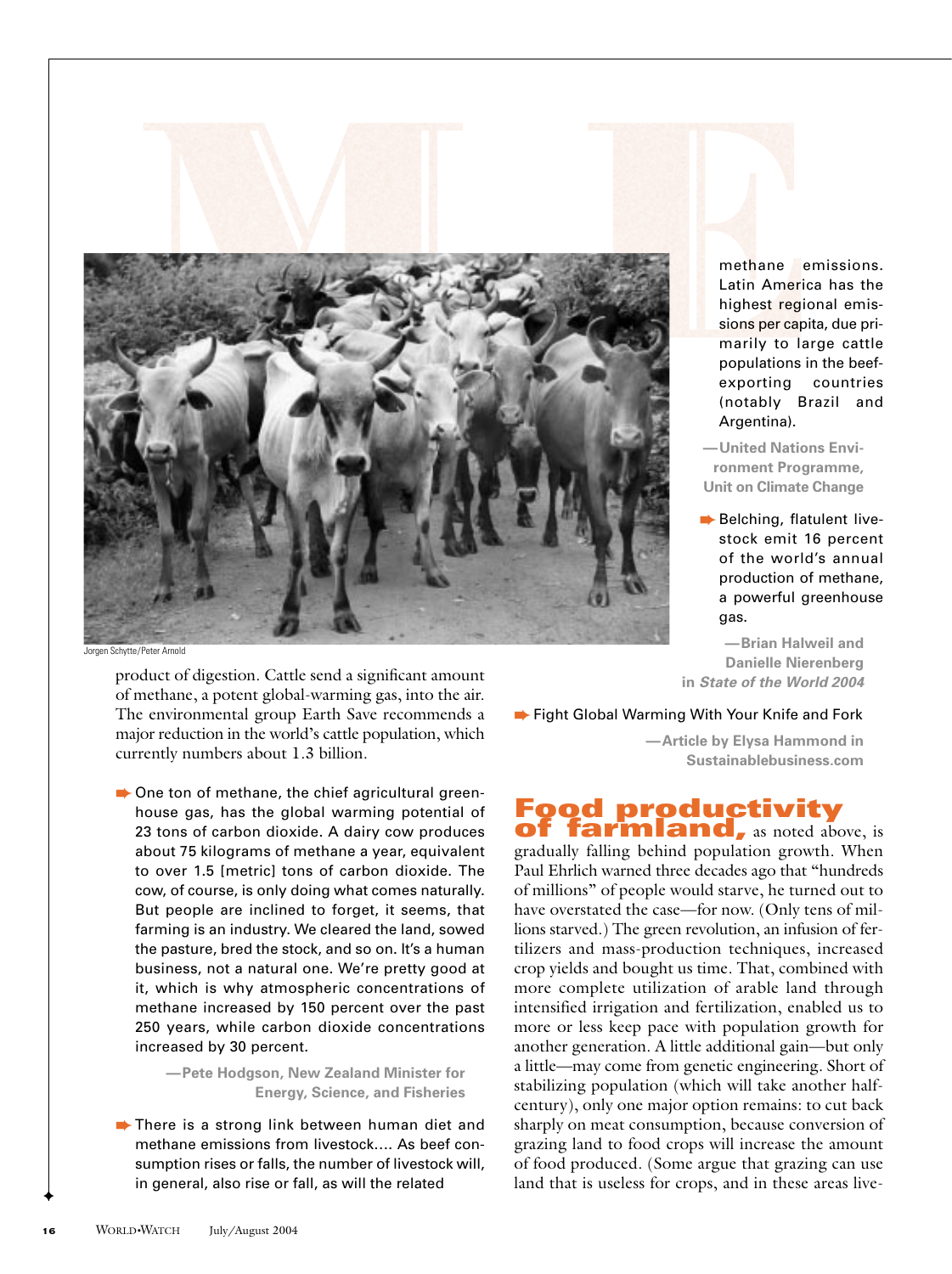

stock may continue to have a role, but large areas of arable land are now given to cattle to roam and ruin.)

Let's say we have 20,000 kcal [kilocalories] of corn. Assume that we feed it to cattle (as we do with about 70 percent of the grain produced in the U.S.)…. The cow will produce about 2,000 kcal of usable energy from that 20,000 kcal of corn (assuming 10 percent efficiency; the efficiency is actually somewhat higher than

C. Thiriet/Peter Arnold

that, but 10 percent is easy to work with and illustrates the point reasonably). That 2,000 kcal of beef would support one person for a day, assuming a 2,000 kcal per day diet, which is common in the U.S. If instead people ate the 20,000 kcal of corn directly, instead of passing it through the cow, we would be able to support more people for that given unit of land being farmed; not necessarily 10 times more, because people are not as efficient as cattle at using corn energy, but considerably more than the one that could be supported if the corn were passed through the cow first!

[So], we could support more people on Earth for a given area of land farmed if we ate lower on the food chain—if we ate primary producers instead of eating herbivores (corn instead of beef). Or, we could support the same number of people as at present, but with less land degradation because we wouldn't need to have so much land in production….

**—Patricia Muir, Oregon State University**

➨While 56 million acres of U.S. land are producing hay for livestock, only 4 million acres are producing vegetables for human consumption.

> **—U.S. Department of Commerce, Census of Agriculture**

# **Communicable**

**disease** doesn't travel from one place to another all by itself; it has to hitchhike—whether in dirty water, the infected blood of rats or insects, or contaminated meat. Globalization has vastly increased the mobility of all of these media, and one consequence is that outbreaks which in past centuries might have been contained within a single village or country until they died out are now quickly spread around the globe. When a case of mad cow disease was detected in the United States in 2004, it was discovered that parts of that single cow had been distributed to about a dozen different states. The problem of containing outbreaks in a system of global distribution is exacerbated by the use of mass-production facilities that rely on antibiotics rather than more costly cleaning of facilities to fend off infection and disease. As antibiotic resistance increases worldwide, the movement of diseases becomes increasingly unimpeded. Some of the most dangerous outbreaks result from the growing illegal trade in bush meat, in which diseases harbored by forest primates, such as HIV—which in the past might have remained sequestered in remote jungles—are now brought into an unregulated global marketplace.

**▶ A report by the U.S. Department of Agriculture esti-**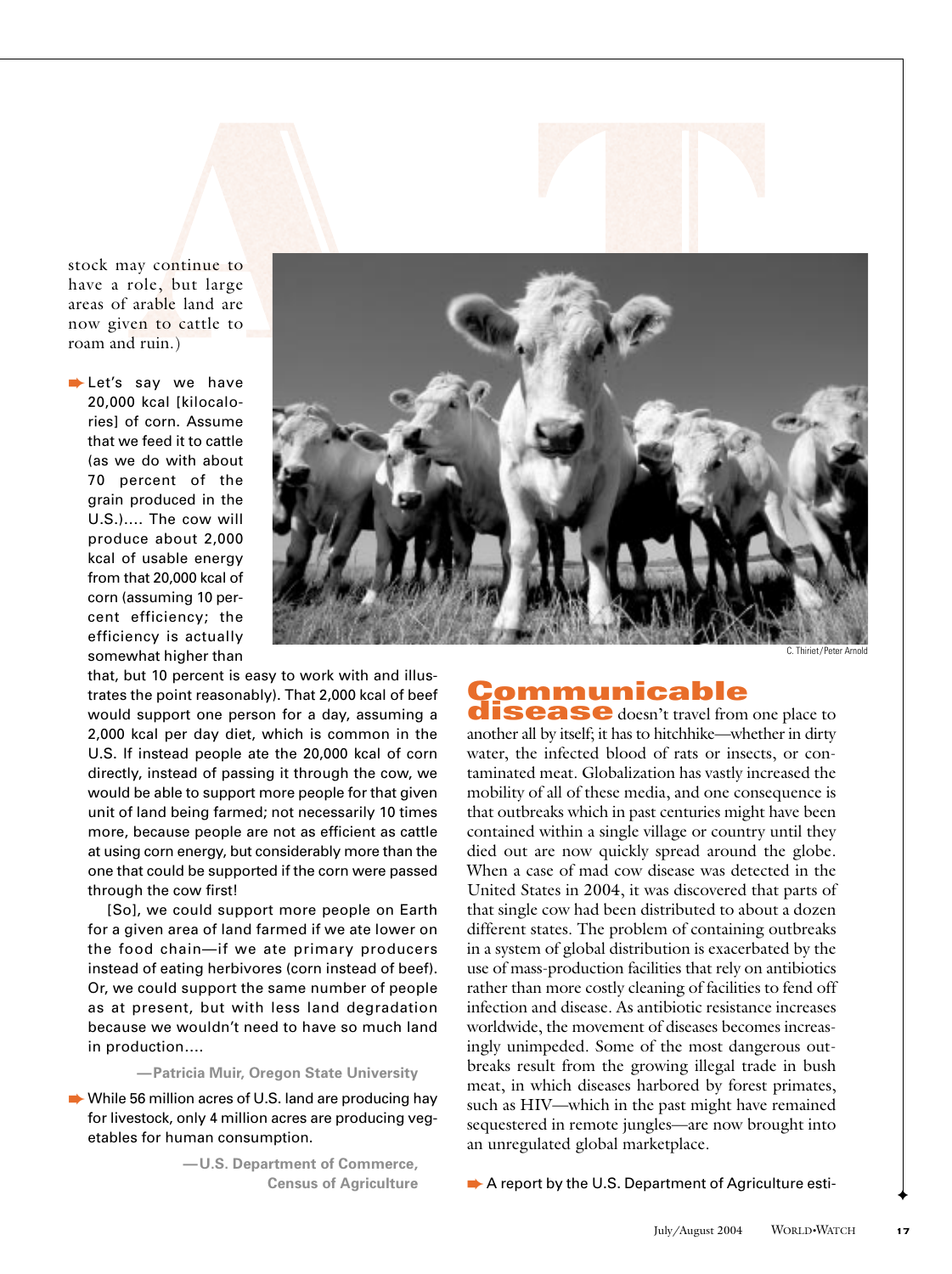

© Lyle Rosbotham

mates that 89 percent of U.S. beef ground into patties contains traces of the deadly *E. coli* strain.

**—Reuters News Service** 

 $\rightarrow$  Animal waste contains disease-causing pathogens, such as *Salmonella, E. coli, Cryptosporidium,* and fecal coliform, which can be 10 to 100 times more concentrated than in human waste. More than 40 diseases can be transferred to humans through manure.

**—Natural Resources Defense Council**

**▶ According to the World Health Organization, more** than 85 human deaths have resulted from at least 95 cases of ebola reported in the Congo's remote Cuvette-Ouest region. The tip-off to a possible outbreak came when gorillas in the region began dying. Tests of their bodies confirmed the cause of death…. Officials suspect the human outbreak stems from villagers eating infected primates including chimps, monkeys, and gorillas…. When primates are butchered and handled for bushmeat, humans come into contact with contaminated blood. People also get the disease when they eat the infected meat.

> **—Ebola Outbreak Linked to Bushmeat, www.janegoodall.net**

 $\rightarrow$  It is believed that a sub-species of chimpanzee in

west-central Africa may be the original source of the HIV/AIDS epidemic, and that the transmission of the virus, a simian immunodeficiency virus (SIV), to humans was the result of blood exposures from the handling of chimpanzees killed by hunters.

**—Jane Goodall, from a lecture at Harvard Medical School, 2002** 

#### **Lifestyle disease,**

especially heart disease, might not have been regarded as an "environmental" problem a genera-

tion ago. But it's now clear that the vast majority of public health problems are environmental, rather than genetic, in nature. Moreover, most preventable diseases result from complex relationships between humans and the environment, rather than from single causes. Heart disease is linked to obesity resulting both from excessive consumption of sugar and fat (especially meat fat) and from lack of exercise facilitated by car-oriented urban design. The environmental problems of suburban sprawl, air pollution, fossil-fuel consumption, and poor land-use policies are also all factors in heart disease.

 $\rightarrow$  The irony of the food production system is that millions of wealthy consumers in developed countries are dying from diseases of affluence—heart attacks, strokes, diabetes, and cancer—brought on by gorging on fatty grain-fed beef and other meats, while the poor in the Third World are dying of diseases of poverty brought on by being denied access to land to grow food grain for their families.

**—Jeremy Rifkin,** *Los Angeles Times*

➨Who says meat is high in saturated fat? This politically correct nutrition campaign is just another example of the diet dictocrats trying to run our lives.

**—Sam Abramson, CEO, Springfield Meats**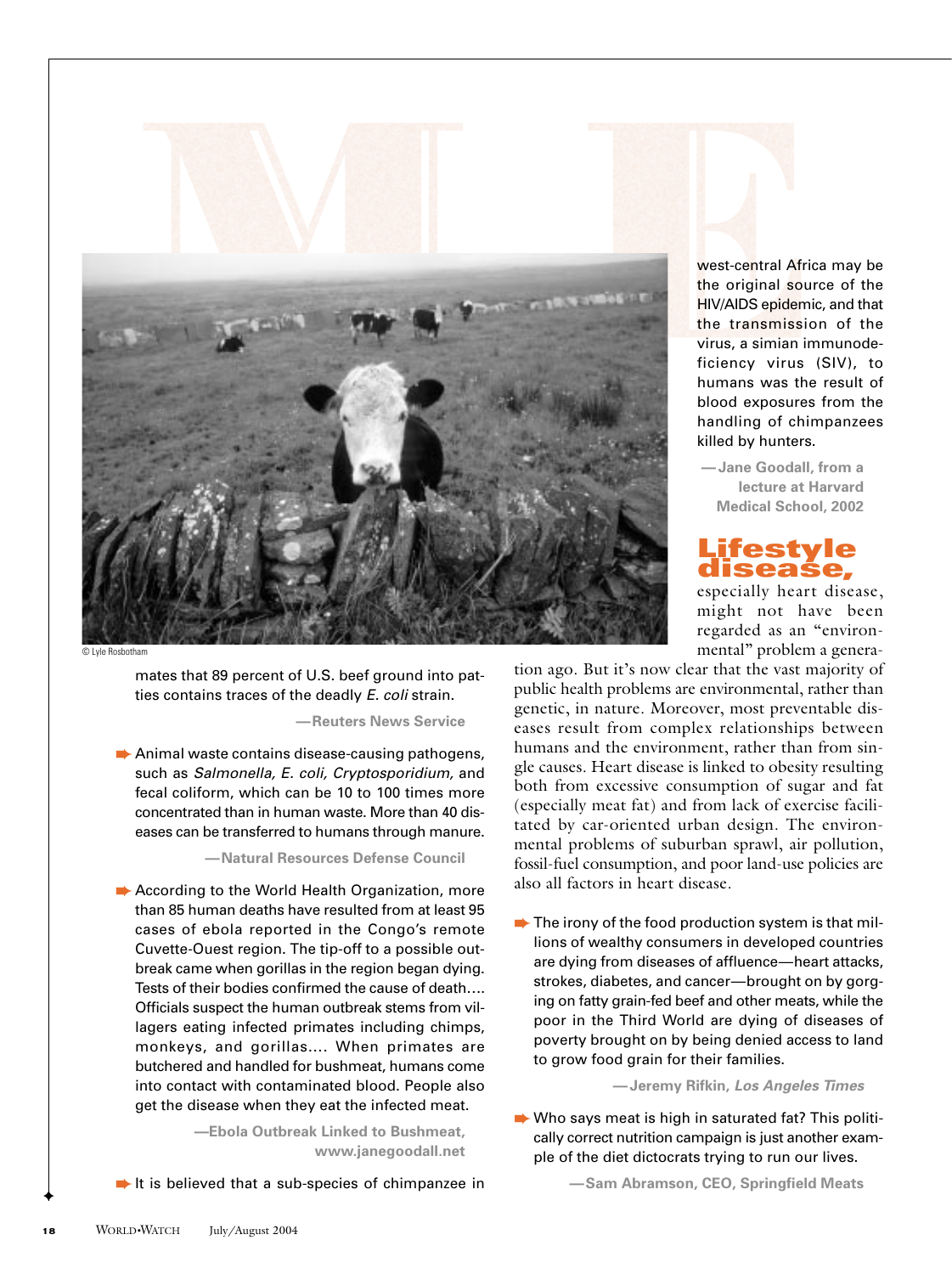

**■**Meat contributes an extraordinarily significant percentage of the saturated fat in the American diet.

> **—Marion Nestle, chair of the Department of Nutrition, Food Studies, and Public Health, New York University**

**▶ Not only is mortality from coronary heart disease** lower in vegetarians than in nonvegetarians, but vegetarian diets have also been successful in arresting coronary heart disease. Scientific data suggest positive relationships between a vegetarian diet and reduced risk for…obesity, coronary artery disease, hypertension, diabetes mellitus, and some types of cancer.

**—American Dietetic Association**

 $\rightarrow$  He is a heavy eater of beef. Me thinks it doth harm to his wit.

**—William Shakespeare in** *Twelfth Night*

**■** The average age (longevity) of a meat eater is 63. I am on the verge of 85 and still work as hard as ever. I have lived quite long enough and am trying to die; but I simply cannot do it. A single beef-steak would finish me; but I cannot bring myself to swallow it. I am oppressed with a dread of living forever. That is the only disadvantage of vegetarianism.

**—George Bernard Shaw (1856–1950)**

#### **Biodiversity loss and threat of extinction:**

Above and beyond the destruction of forests and grasslands for cattle ranching, and the creation of oceanic dead zones by manure-laden runoff, the growing traffic in bush-meat is decimating the remaining populations of gorillas, chimpanzees, and other primates that are being killed for their meat. (A photo we received but declined to print in this issue shows a severed gorilla's head sitting in a food basket next to a bunch of bananas). As the planet becomes more crowded, poor populations are increasingly venturing into wildlife reserves looking for meat—and not always just for their own subsistence. In these areas, it's not enough just to say "eat less meat." Here, the long-term solution will depend on stemming the building of logging roads (which facilitate more rapid invasion by hunters) and stronger

protections against poaching and black-marketeering of bushmeat. It will also require more equitable distribution of the world's limited food output, and of the income with which to buy it.

 $\rightarrow$  The real trouble has come in the last 10 years or so, as the big multinational companies, particularly European companies, are opening up the [central African] forest with their roads. Hunters from the towns can use the logging trucks to go along the roads…. They shoot everything from elephants down to gorillas, chimpanzees, bonobos, monkeys, birds—everything. They smoke it, they load it on the trucks and take it into the cities, where it's not to feed starving people—it's where people will pay more for bushmeat than for domesticated meat…. The pygmy hunters who've lived in harmony with the forest world for hundreds of years are now being given guns and ammunition and paid to shoot for the logging camps. And that's absolutely not sustainable."

**—Jane Goodall in** *Benefits Beyond Boundaries***, a film by Television Trust for the Environment shown on BBC in 2003**

 $\rightarrow$  The animals have gone, the forest is silent, and when the logging camps finally move, what is left for the indigenous people? Nothing.

**—Jane Goodall in** *Benefits Beyond Boundaries*

lbert Einstein, who was better known for his physics and math than for his interest in the living world, once said: "Nothing will benefit human health **EXECUTE:** Ibert Einstein, who was better known<br>for his physics and math than for his<br>interest in the living world, once said:<br>"Nothing will benefit human health<br>and increase chances of survival of life on Earth as

much as the evolution to a vegetarian diet." We don't think he was just talking about nutrition. Notice that in this article we haven't said much at all about the role of meat in nutrition, even though there's a lot more to talk about than heart disease. Nor have we gone into the ethics of vegetarianism, or of animal rights. The purpose of those omissions is not to brush off those concerns, but to point out that on ecological and economic grounds *alone*, meat-eating is now a looming problem for humankind. You don't have to have any conscience at all to know that the age of heavy meat-eating will soon be over as surely as will the age of oil—and that the two declines are linked.